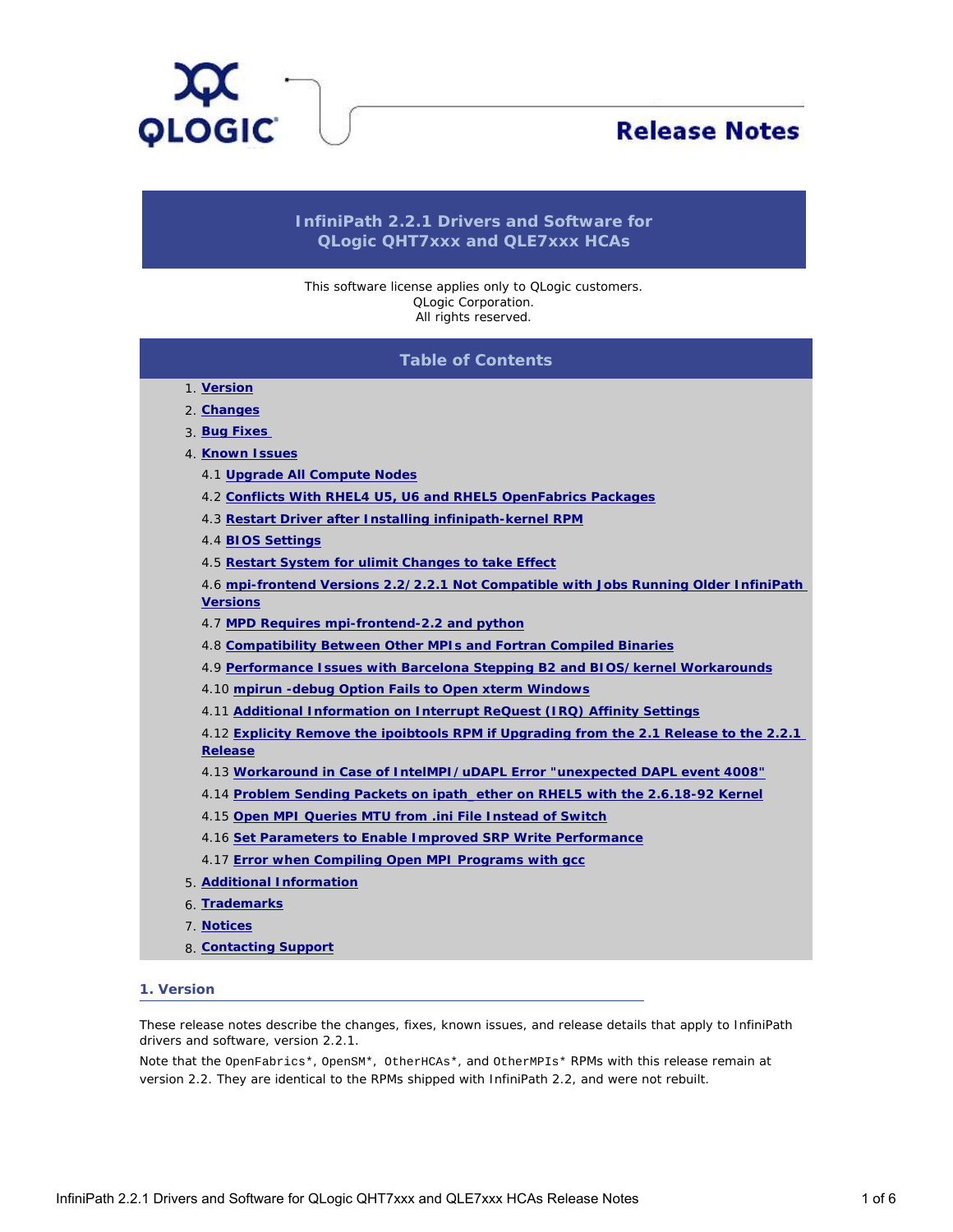# <span id="page-1-0"></span>**2. Changes**

The following changes have been made to the InfiniPath software between versions 2.2 and 2.2.1.

#### **Hardware Support**

• No additional hardware support.

# **OS Support**

- Added kernel support (2.6.16-92) for Red Hat Enterprise Linux 5.1 (RHEL 5.1), Scientific Linux 5.1, and CentOS 5.1 (Rocks 5.1).
- Removed support for Red Hat Fedora 6.

# **Software Components**

- QLogic Host-based Subnet Manager works with InfiniPath.
- Software also includes the OpenFabrics 1.3-based library and utility RPMs, which are identical to those shipped with the 2.2 release.
- Software works with the Lustre cluster file system Version 1.6.5.1. For more information about downloading, installing, and configuring Lustre, go to [http://www.lustre.org.](http://www.lustre.org/)

#### **Industry Standards Compliance**

- IBTA and PCIe compliant
- OFED-certified

# <span id="page-1-1"></span>**3. Bug Fixes**

The following fixes have been made to the InfiniPath software between versions 2.2 and 2.2.1.

- Fixed an issue that prevented CentOS 4.6 from installing properly.
- Intel MPI over uDAPL performance and reliability now comparable to other MPIs over IB Verbs.
- Fixed incorrect check for max physical address in TID; affects systems with 64GB or greater memory.
- Fixed SRP write performance bug between QLE7240/QLE7280 and LSI (Engenio) storage systems (Bug 14457). For details, see [4.16 Set Parameters to Enable Improved SRP Write Performance.](#page-4-3)

# <span id="page-1-2"></span>**4. Known Issues**

The InfiniPath software, version 2.2.1, has the known issues described in the following sections:

- [4.1 Upgrade All Compute Nodes](#page-1-3)
- [4.2 Conflicts with RHEL4 U5, U6 and RHEL5 OpenFabrics Packages](#page-2-0)
- [4.3 Restart Driver after Installing infinipath-kernel RPM](#page-2-1)
- [4.4 BIOS Settings](#page-2-2)
- [4.5 Restart System for ulimit Changes to take Effect](#page-2-3)
- [4.6 mpi-frontend Versions 2.2/2.2.1 Not Compatible with Jobs Running Older InfiniPath Versions](#page-2-4)
- [4.7 MPD Requires mpi-frontend-2.2 and python](#page-2-5)
- [4.8 Compatibility Between Other MPIs and Fortran Compiled Binaries](#page-3-0)
- [4.9 Performance Issues with Barcelona Stepping B2 and BIOS/kernel Workaround](#page-3-1)
- [4.10 mpirun -debug Option Fails to Open xterm Windows](#page-3-2)
- [4.11 Additional Information on Interrupt ReQuest \(IRQ\) Affinity Settings](#page-3-3)
- [4.12 Explicity Remove the ipoibtools RPM if Upgrading from the 2.1 Release to the 2.2.1 Release](#page-3-4)
- [4.13 Workaround in Case of IntelMPI/uDAPL Error "unexpected DAPL event 4008"](#page-4-0)
- [4.14 Problem Sending Packets on ipath\\_ether on RHEL5 with the 2.6.18-92 Kernel](#page-4-1)
- [4.15 Open MPI Queries MTU from .ini File Instead of Switch](#page-4-2)
- . [4.16 Set Parameters to Enable Improved SRP Write Performance](#page-4-3)
- [4.17 Error when Compiling Open MPI Programs with gcc](#page-4-4)

# <span id="page-1-3"></span>**4.1 Upgrade All Compute Nodes**

Upgrade all compute nodes to the InfiniPath 2.2.1 RPMs at the same time. Jobs may not be mixed between compute nodes running InfiniPath 2.2.1 and older InfiniPath releases. Upgrade all installed InfiniPath RPMs at the same time. The mpirun command in this release is not compatible with nodes running earlier InfiniPath releases.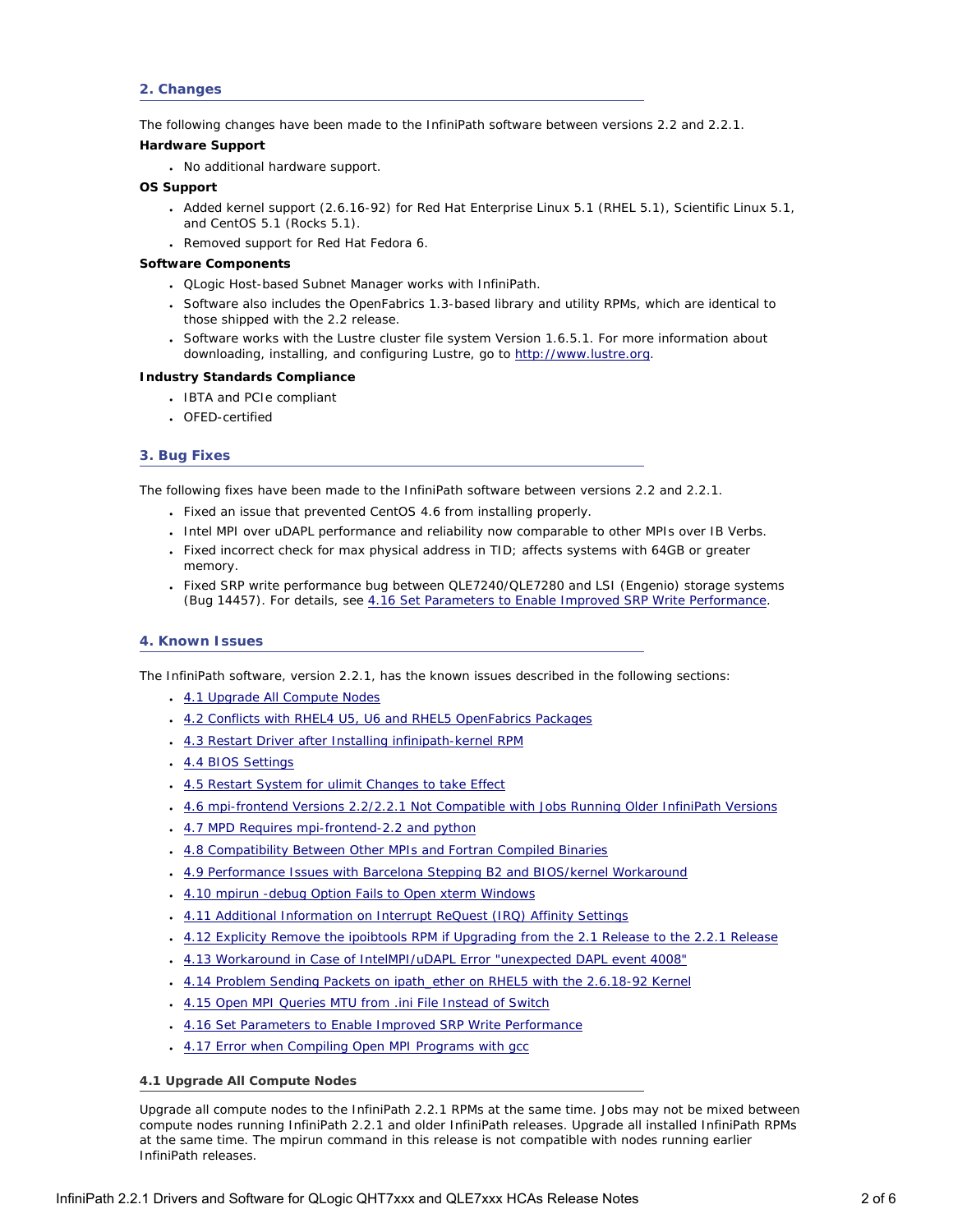#### <span id="page-2-0"></span>**4.2 Conflicts with RHEL4 U5, U6 and RHEL5 OpenFabrics Packages**

OpenFabrics on the RHEL4 and RHEL5 distributions has the following two issues:

- Some of the OpenFabrics RPMs (most notably ibutils) have library dependencies that are distributionspecific.
- The OpenFabrics packages contained in this release are newer than the ones that are distributed with RHEL4 U5 and RHEL5, and can cause conflicts during installation. The following RPM has been added to the RHEL tarball to work around the conflicts problem: rhel4-ofed-fixup-2.2-xxx.rhel4\_psc.noarch.rpm where

'xxx' is the build number

You can find this file in the OpenFabrics directory. You must install it while installing the other OpenFabrics RPMs. Installing this RPM will not affect Fedora 6 users.

#### **4.3 Restart Driver after Installing infinipath-kernel RPM**

<span id="page-2-1"></span>After installing the infinipath-kernel RPM, you must restart the InfiniPath driver before the changes will take effect. To do this, enter the command: /etc/init.d/infinipath restart

#### <span id="page-2-2"></span>**4.4 BIOS Settings**

The BIOS settings have the following two issues:

- You must enable Advanced Configuration and Power Interface (ACPI).
- Set the Memory Type Range Registers (MTRR) mapping to "Discrete".

The InfiniPath driver uses MTRR to enable write by combining to the on-chip transmit buffers. This option improves write bandwidth to the QLogic chip by writing multiple words in a single bus transaction (typically 64). This option applies only to x86\_64 systems.

However, some BIOS do not have the MTRR mapping option. It may be referred to in a different way, depending on the chipset, vendor, BIOS, or other factors. For example, it is sometimes referred to as a 32-bit memory hole, which must be enabled.

A script, ipath\_mtrr, sets MTRR registers to enable maximum performance from the InfiniPath driver. This script is available as part of the InfiniPath package.

You can also check and adjust these BIOS settings using the BIOS Setup utility. For specific instructions, follow the hardware documentation that came with your system. Also see the *QLogic HCA and InfiniPath Software Install Guide* and *QLogic HCA and InfiniPath Software Users Guide*.

#### <span id="page-2-3"></span>**4.5 Restart System for ulimit Changes to take Effect**

Changes have been made to set 'ulimit -l 131072' in /etc/initscript. This allows locking of up to 128MB of memory per process. You must reboot your system for these changes to take effect. This is not an issue when upgrading from a current (2.2x) release.

#### <span id="page-2-4"></span>**4.6 mpi-frontend Versions 2.2/2.2.1 Not Compatible with Jobs Running Older InfiniPath Versions**

Neither the 2.2 nor 2.2.1 version of the mpi-frontend RPM can be used for jobs running on nodes with InfiniPath versions older than 2.2.

However, the 2.2.1 mpi-frontend RPM is compatible with jobs running on nodes with 2.2 software. Similarly, the 2.2 mpi-frontend is compatible with jobs running on nodes with 2.2.1 software.

You must install the mpi-frontend-\* RPM on all nodes that will using mpirun. Alternatively, you can use the mpirun option -distributed=off.

# <span id="page-2-5"></span>**4.7 MPD Requires mpi-frontend-2.2.1 and python**

To use MPD, you must install the software packages mpi-frontend-2.2.1\*.rpm and python (available with your distribution) on all nodes.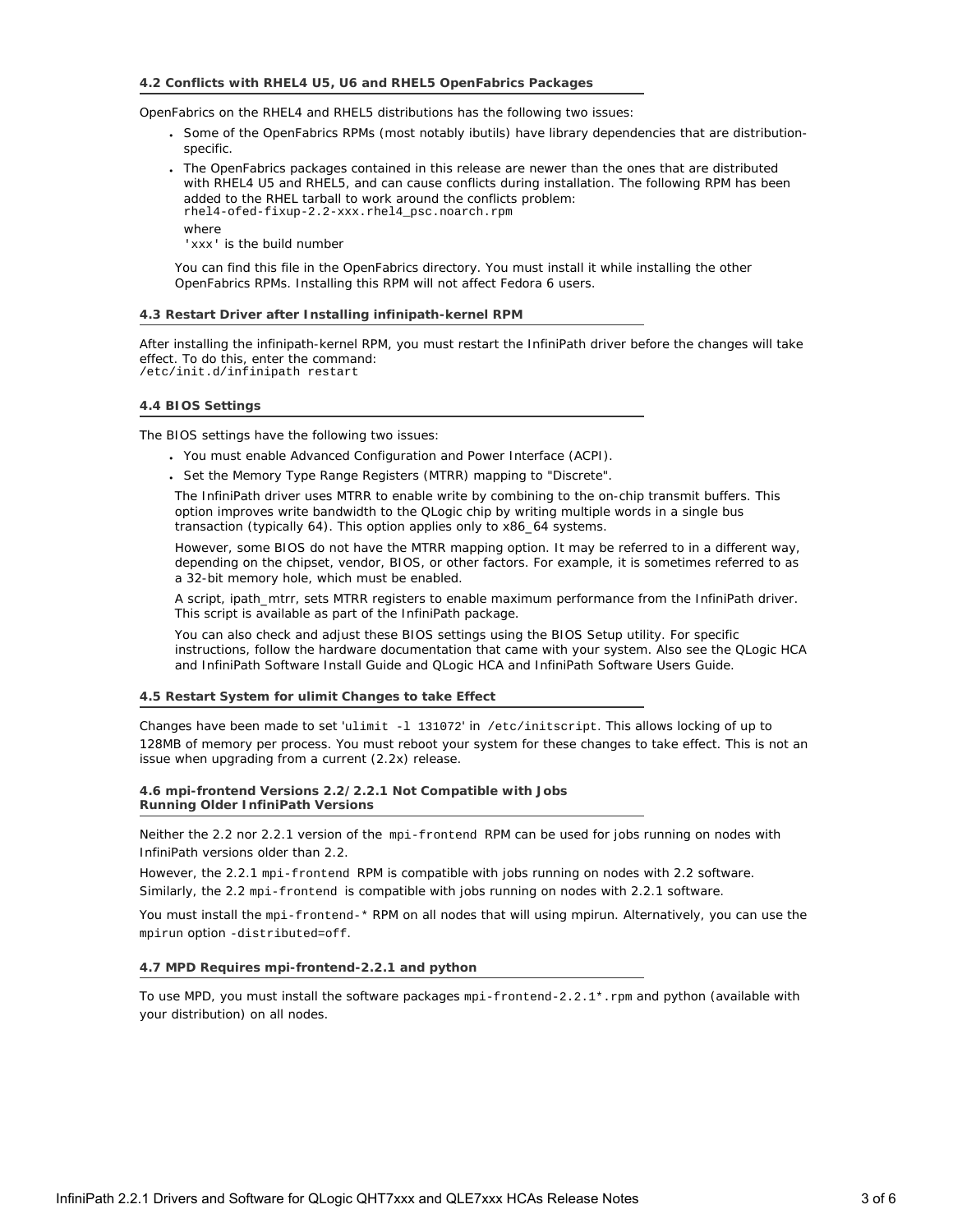### <span id="page-3-0"></span>**4.8 Compatibility Between Other MPIs and Fortran Compiled Binaries**

The MPIs listed under "OtherMPIs RPMs" have been compiled for PSM to support the following versions of the compilers on both RHEL4U4 and SLES 10:

- $(GNU)$  gcc 4.1.0
- (PathScale) pathcc 3.0
- (PGI) pgcc 7.1-5
- (Intel) icc 10.1.012 (icc 10.1, Build 20080112 Package ID: l\_cc\_p\_10.1.012)

Users should expect binary compatibility between these MPIs and Fortran compiled binaries according to the following rules:

- The gfortran version must be  $4.1.x$  (g77 is not supported).
- The pathf77 pathf90 versions can be any 2.x or 3.x compiler.
- $\cdot$  The pgf77 and pgf90 version must be 7.x.
- . The ifort version must be 10.x.

# <span id="page-3-1"></span>**4.9 Peformance Issues with Barcelona Stepping B2 and BIOS/kernel Workaround**

QLE7240/QLE7280 performance with Barcelona stepping B2 and the BIOS/kernel workaround for AMD errata 298 will lead to reduced InfiniBand bandwidth in some circumstances. This is due to poor memory bandwidth and memory latency on those parts because of the workaround.

To fix this problem, upgrade to Barcelona stepping B3 (or later).

# **4.10 mpirun -debug Option Fails to Open xterm Windows**

<span id="page-3-2"></span>A race condition may occur when there are multiple processes trying to lock the \$HOME/. Xauthority file concurrently. An error similar to this may occur:

/usr/X11R6/bin/xauth: error in locking authority file /home/<user>/.Xauthority

To work around this problem, disable X11 forwarding by setting the environment variable \$MPI\_SHELL\_X='ssh -x'. Then set the DISPLAY environment variable with the mpirun -display option. For example:

env MPI SHELL X='ssh -x' mpirun -debug -display  $\setminus$ 

<X11\_display\_hostname:display\_number.screen\_number> [...] (continued on same line)

# <span id="page-3-3"></span>**4.11 Additional Information on Interrupt ReQuest (IRQ) Affinity Settings**

These points add to the information in Appendix C.6.4 "Erratic Performance" in the *QLogic HCA and InfiniPath Software Users Guide*.

- You can use a command similar to this to immediately change the processor affinity of an IRQ: # echo 01 > /proc/irq/\$my\_irq/smp\_affinity
- However, the contents of the smp\_affinity file may not reflect the expected values, even though the affinity change has taken place.
- If the driver is reloaded, the affinity assignment will revert to the default, so you will need to reset it to the desired value.

You can look at the stats in /proc/interrupts while the adapter is active to observe which CPU is fielding ib\_ipath interrupts.

# <span id="page-3-4"></span>**4.12 Explicity Remove the ipoibtools RPM if Upgrading from the 2.1 Release to the 2.2.1 Release**

The ipoibtool RPM is now obsolete in OFED 1.3. It will be left behind if upgrading from the 2.1 release to the 2.2.1 release. You can explictly remove ipoibtools with following command:

# rpm -e ipoibtools

However, leaving the RPM will not cause problems.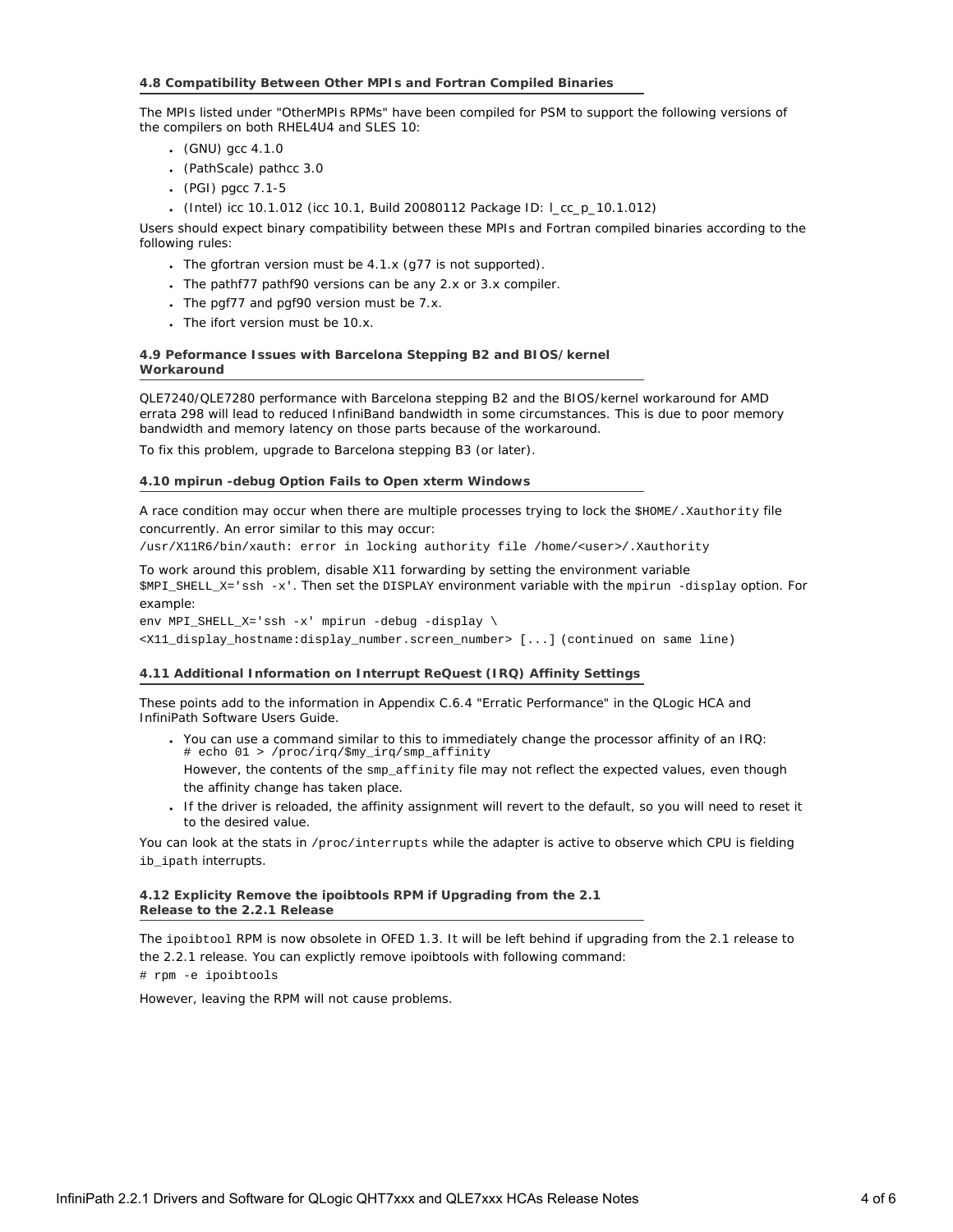<span id="page-4-0"></span>The following error may occur on rare occasions with IntelMPI/uDAPL: "unexpected DAPL event 4008 from ..."

To work around this, add the following to your mpirun command:

-genv I\_MPI\_USE\_DYNAMIC\_CONNECTIONS 0

This problem is caused by a limitation in Intel MPI/uDAPL's dynamic connection mechanism when MPI processes are not sufficiently attentive to incoming interconnect traffic.

<span id="page-4-1"></span>**4.14 Problem Sending Packets on ipath\_ether on RHEL5 with the 2.6.18- 92 Kernel**

In some conditions (seen only on RHEL5 2.6.18-92 kernels in testing) the ipath\_ether module stops sending packets. In some cases it recovers by itself, in other cases the ipath\_ether interface must be configured down and back up to recover. (Bug 14877) In this case, use these commands (as root):

# ifconfig eth2 down

# ifconfig eth2 up

# <span id="page-4-2"></span>**4.15 Open MPI Queries MTU from .ini File Instead of Switch**

Open MPI sets the QP MTU for the QLE7240/QLE7280 to 4K, even if connected to a 2K switch. This can result in MPI errors which can hang the MPI job. (Bug 14938)

To workaround this problem, change the MTU value in the \$prefix/share/openmpi/mca-btl-openib-hcaparams.ini file from "4096" to "2048". For example:

[QLogic InfiniPath PCIe]  $vendor_id = 0x1fc1, 0x1077$ vendor\_part\_id = 16,29216 use\_eager\_rdma = 1  $mtu = 2048$ 

**NOTE**: You must change this in the .ini file on each node in the cluster.

#### <span id="page-4-3"></span>**4.16 Set Parameters to Enable Improved SRP Write Performance**

An SRP write performance bug between QLE7240/QLE7280 and LSI (Engenio) storage systems was fixed. To apply this fix, you need to modify the srp\_sg\_tablesize and max\_sect parameters.

To modify srp\_sg\_tablesize, do one of the following:

- Add the following line to /etc/modprobe.conf: options ib\_srp srp\_sg\_tablesize=80
- Define it when you add the ib\_srp module (as root): # modprobe ib\_srp srp\_sg\_tablesize=80

If you are using srp\_daemon, modify max\_sect by adding the following command to /etc/srp\_daemon.conf:

a id\_ext=200500A0B81146A1,ioc\_guid=00a0b80200402bef,max\_sect=2048

#### **4.17 Error when Compiling Open MPI Programs with gcc**

<span id="page-4-4"></span>On RHEL 5, 5.1 and 5.2 systems, when compiling Open MPI programs with gcc, you will see an error. For example:

/usr/mpi/gcc/openmpi-2.2/bin/mpicc -I/usr/mpi/gcc/openmpi-2.2/include -o bw bw.c;

--------------------------------------------------------------------------

The Open MPI wrapper compiler was unable to find the specified compiler gcc4 in your PATH.

Note that this compiler was either specified at configure time or in one of several possible environment variables.

--------------------------------------------------------------------------

make: \*\*\* [BW] Error 1

Workaround: Edit this file:

/usr/mpi/gcc/openmpi-2.2/share/openmpi/mpicc-wrapper-data.txt

and change "gcc4" to "gcc".

**NOTE**: This will be fixed in the next release.